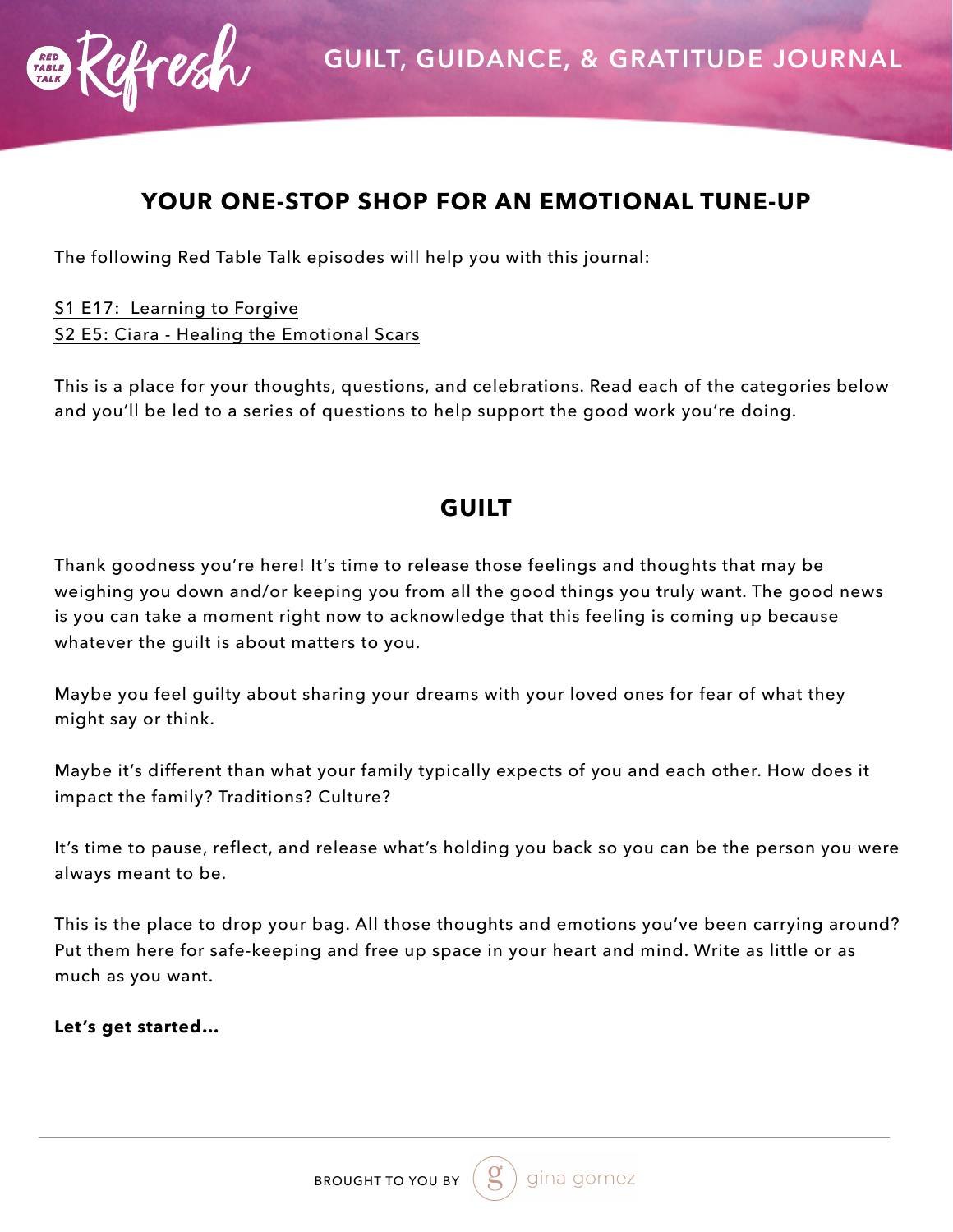

Who do you need to forgive? (If you can't think of someone, perhaps it's you who needs to be forgiven.)

#### Who are you ready to forgive?

### If you take action towards the things you want, in what ways will your family (or support system) be supportive? In what ways might they feel betrayed?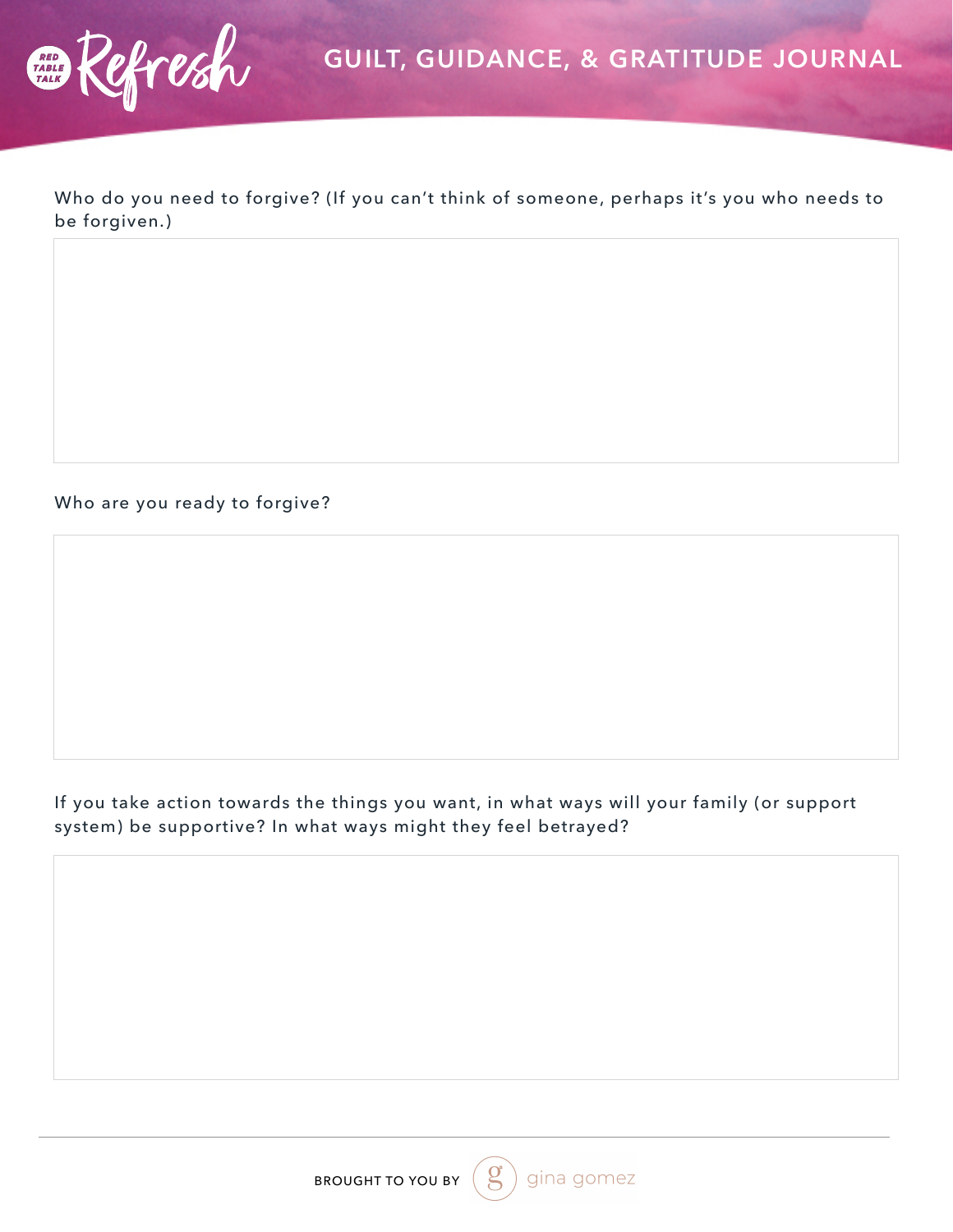

### Who do you set an example for if you move forward? Also, who benefits?

Who do you let down? (Remember, you count too.)

### What's one thing you can do to lead you even the slightest bit closer to your own emotional independence?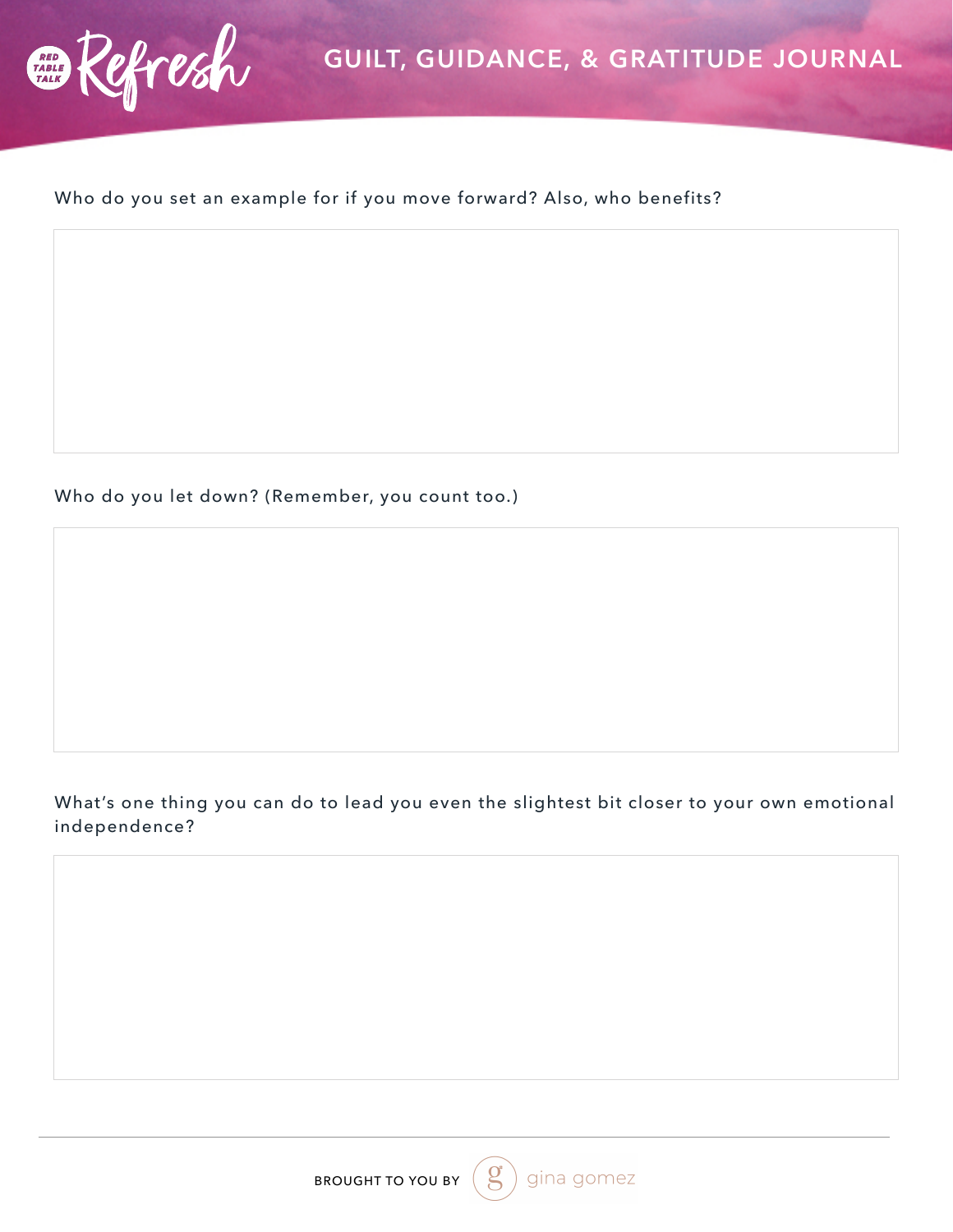

## What's something positive you've learned in journaling about this today?

What are you most looking forward to next?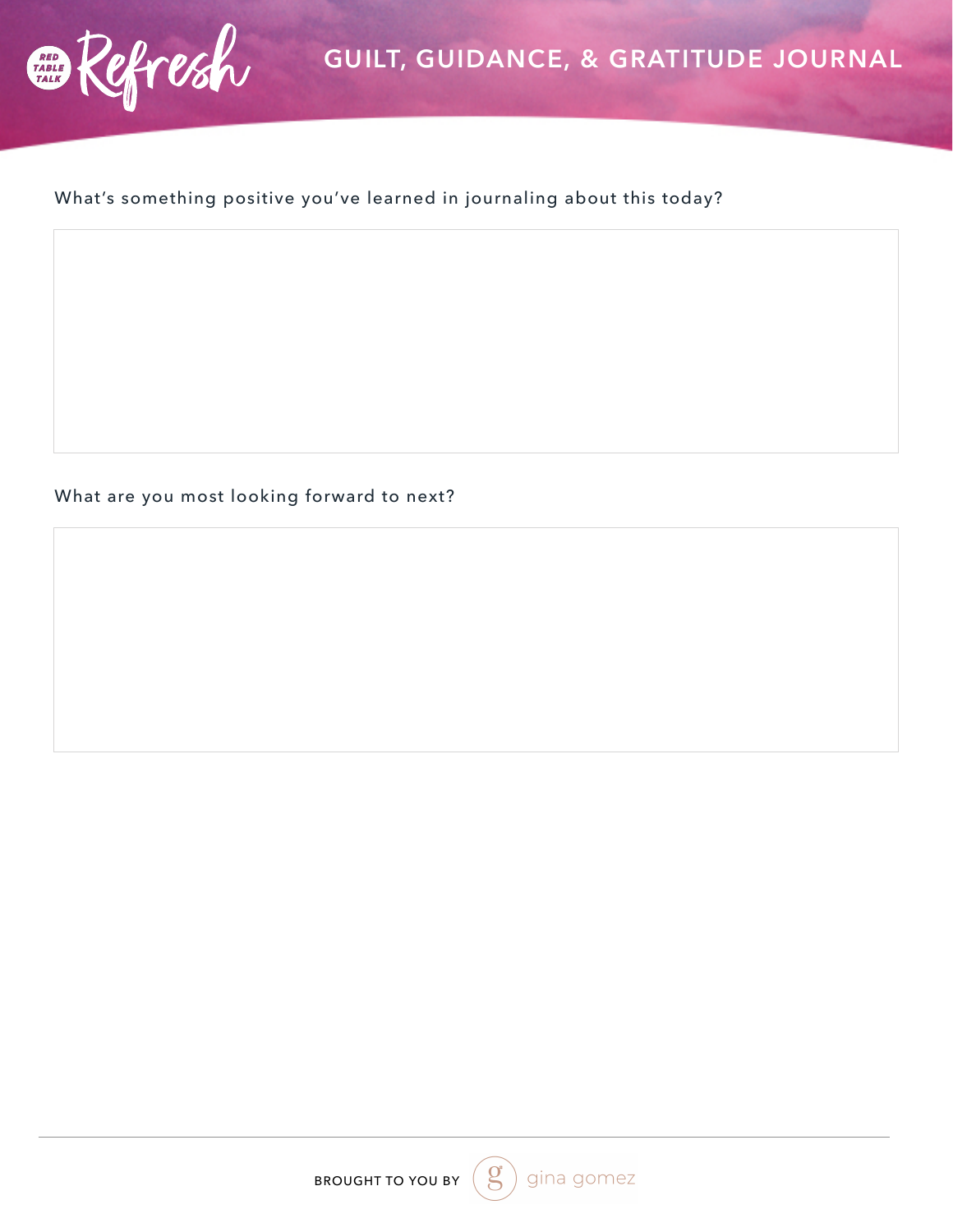

## **GUIDANCE**

Wonderful! You're here. Ready for some guidance and direction? Great!

You know how people say things like, "The answers are within you." It's true. I know what you're thinking, "If that's true, then why am I here looking for help?" Because sometimes we just need a little guidance to steer us in the right direction.

It's like looking for your keys before you leave the house. You know they're around, but not exactly sure where. Sometimes someone saying, "Kitchen" is all it takes before you look over, scoop them up and head out the door.

### **Let's get started…**

What's something positive you've learned in journaling about this today?

### What do you risk?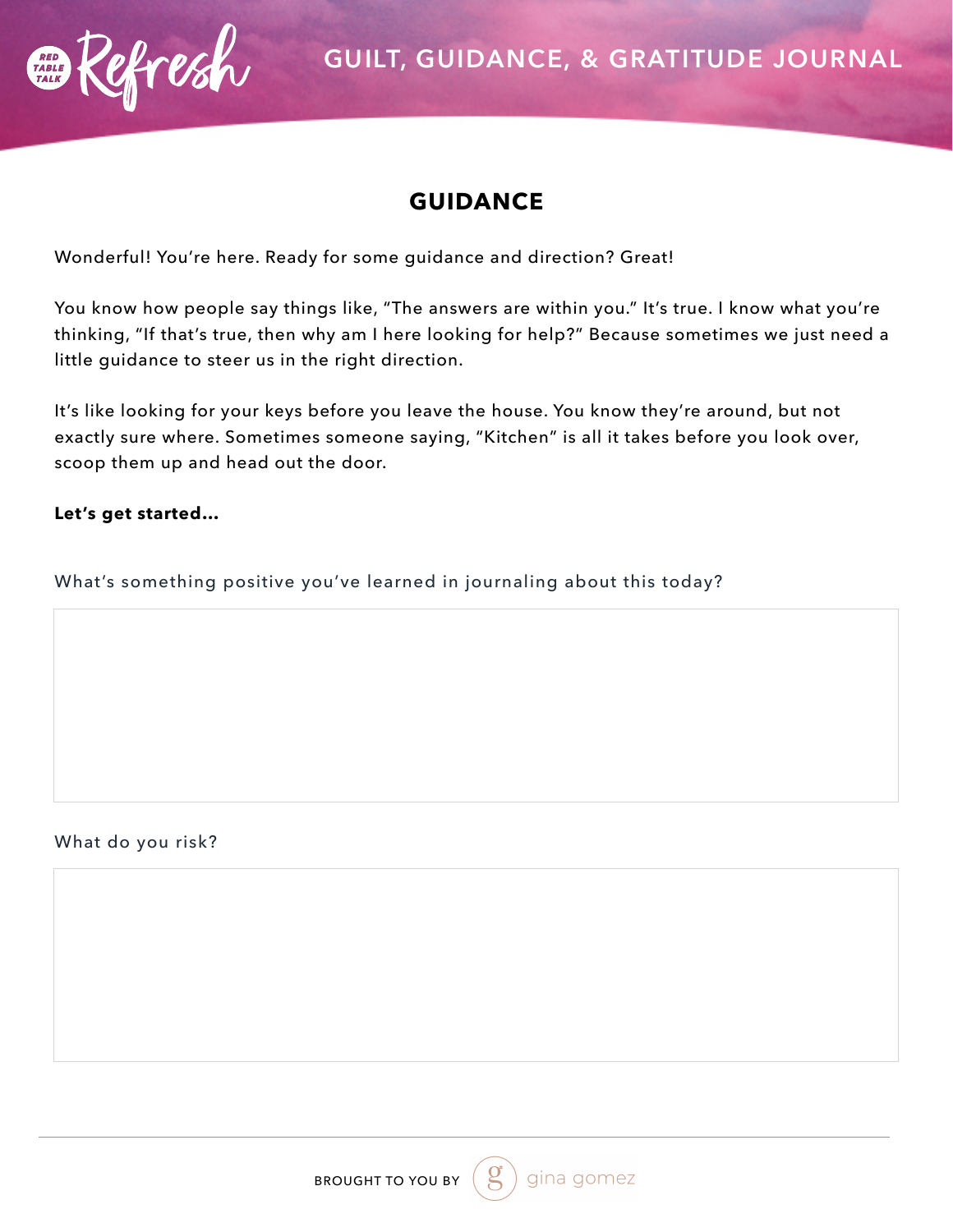

## What do you gain?

What's the best that can happen?

What's the worst that can happen? What can you do to minimize the chance of it happening? (Even small actions can make a big difference.)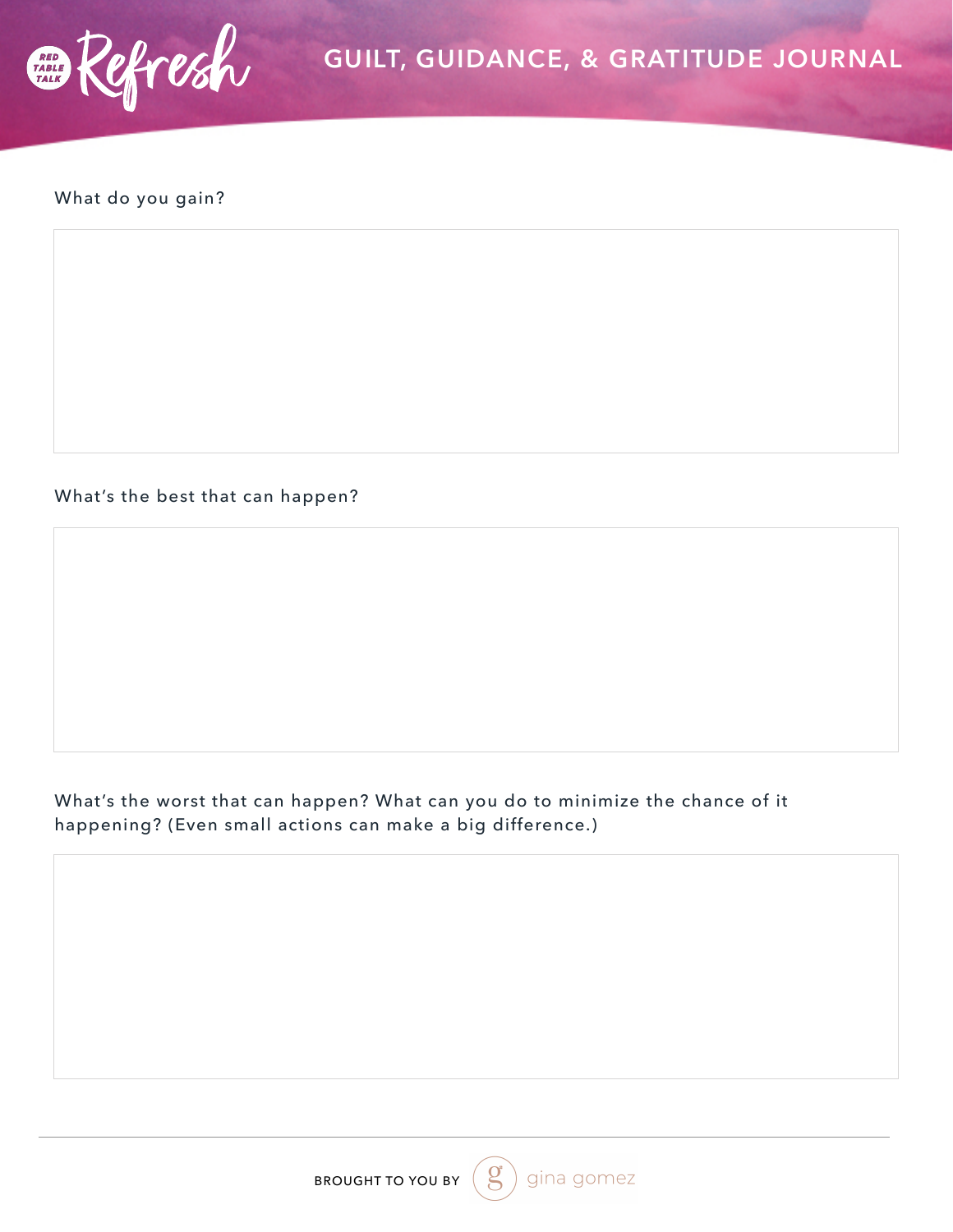

## If you get what you want, what do you hope people will say about you?

If you don't get what you want, what do you fear people will say about you?

If you don't get what you want, what if it leads to something better? What does better look like?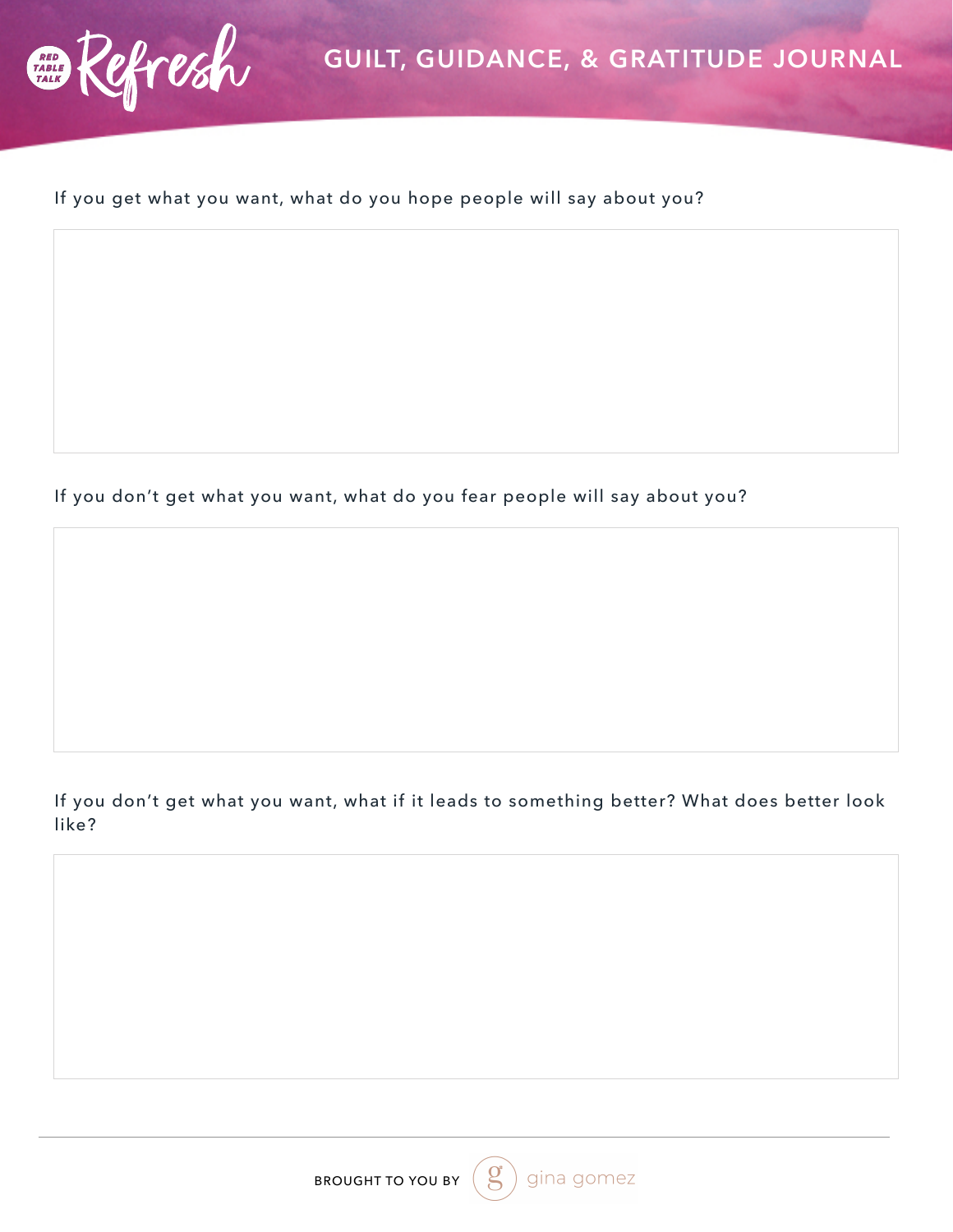

## If you get what you want, what negative cycles, patterns or behaviors does it break?

If you don't get what you want, what negative cycles, patterns or behaviors does it perpetuate?

List at least three possible solutions.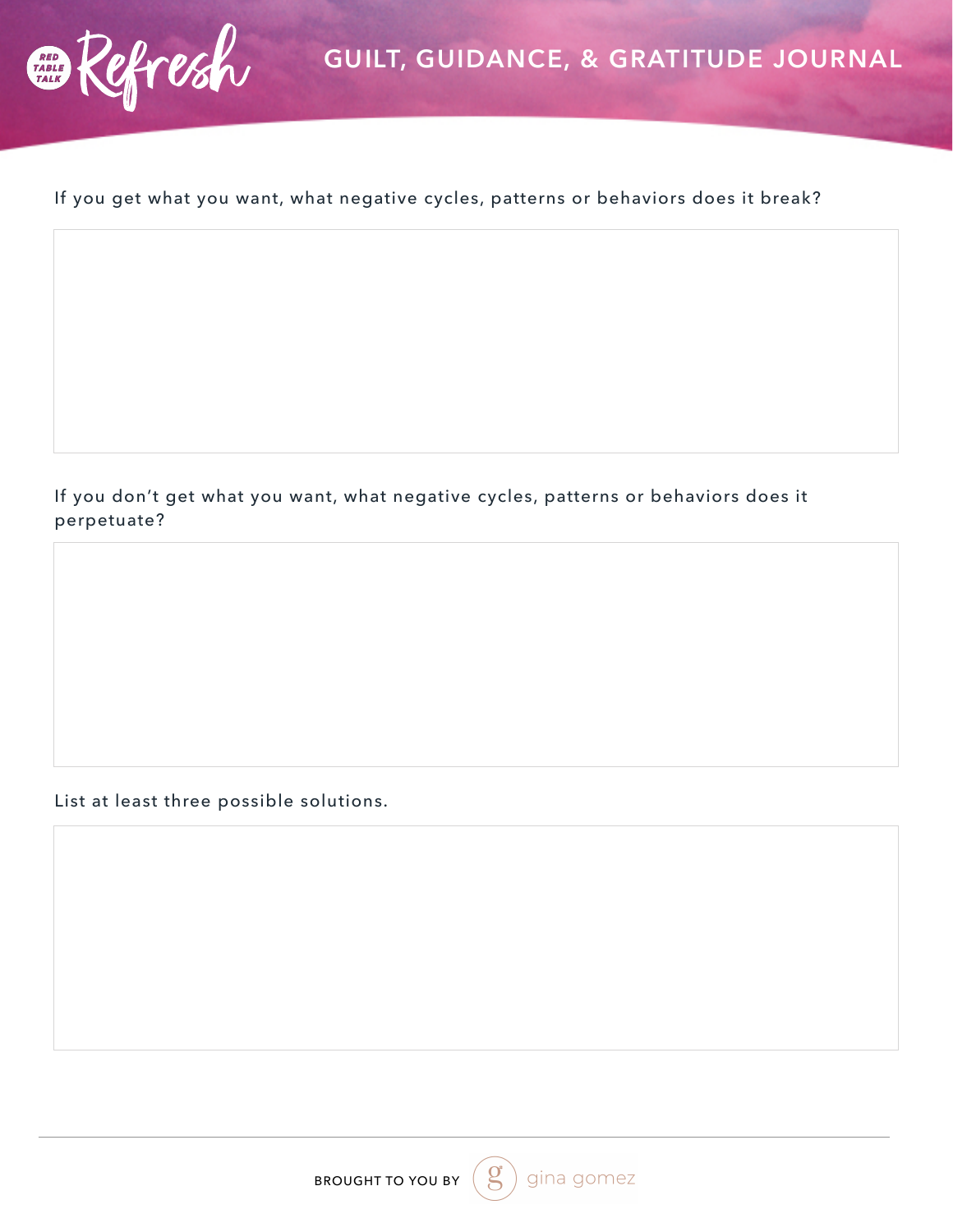Let's say your best friend was in a similar situation. What advice would you give your best friend?

Identify one action you'll take towards your solution. What are you going to do? When will you do it?

How will you feel when you take this step? (Hint: If the feeling isn't better than what you're feeling now, go back and come up with additional solutions. The goal is to move you in a positive direction.)

gina gomez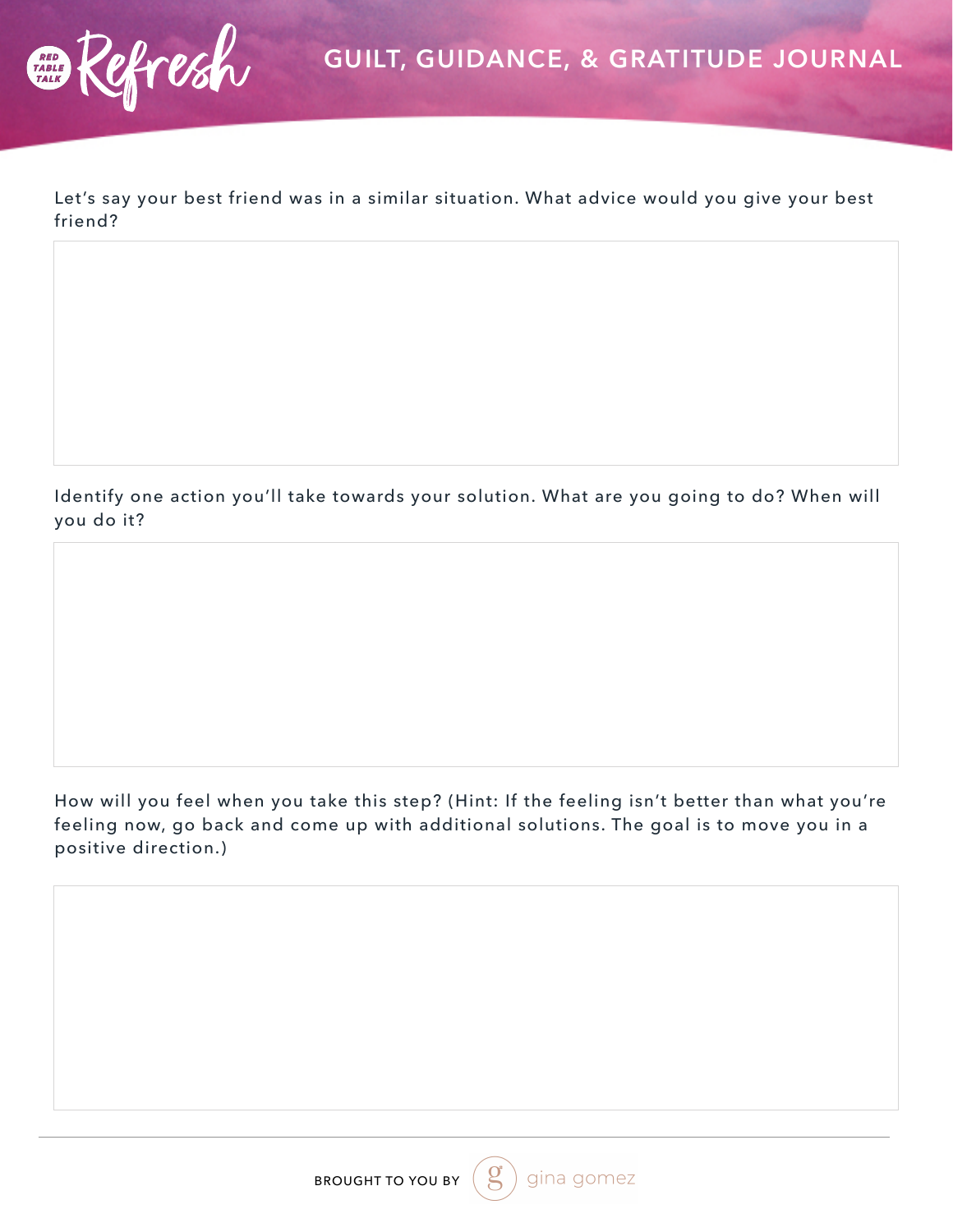

## **GRATITUDE**

When something good happens, do you take a moment to pause and feel that deep level of appreciation? In fact, do that now:

Think of something you're grateful for. If you need some help, you can say you're grateful for this journal. Take a moment to feel thankful. Notice how it feels in your body.

You may notice a warmth around your heart.

Maybe you feel the corners of your mouth turn up a little (or a lot).

Or maybe you notice it feels like butterflies are dancing around in your mid-section.

Regardless, it feels good.

I've yet to meet anyone who says, "Gratitude. Blech! I hate that feeling." It's like joy, happiness, love, and all of those other good feelings. We want it to last. And it can! The more we allow ourselves to focus on the good in our lives, the faster we allow for more good things to show up.

And they always do.

**Let's get started:** 

What or who are you grateful for?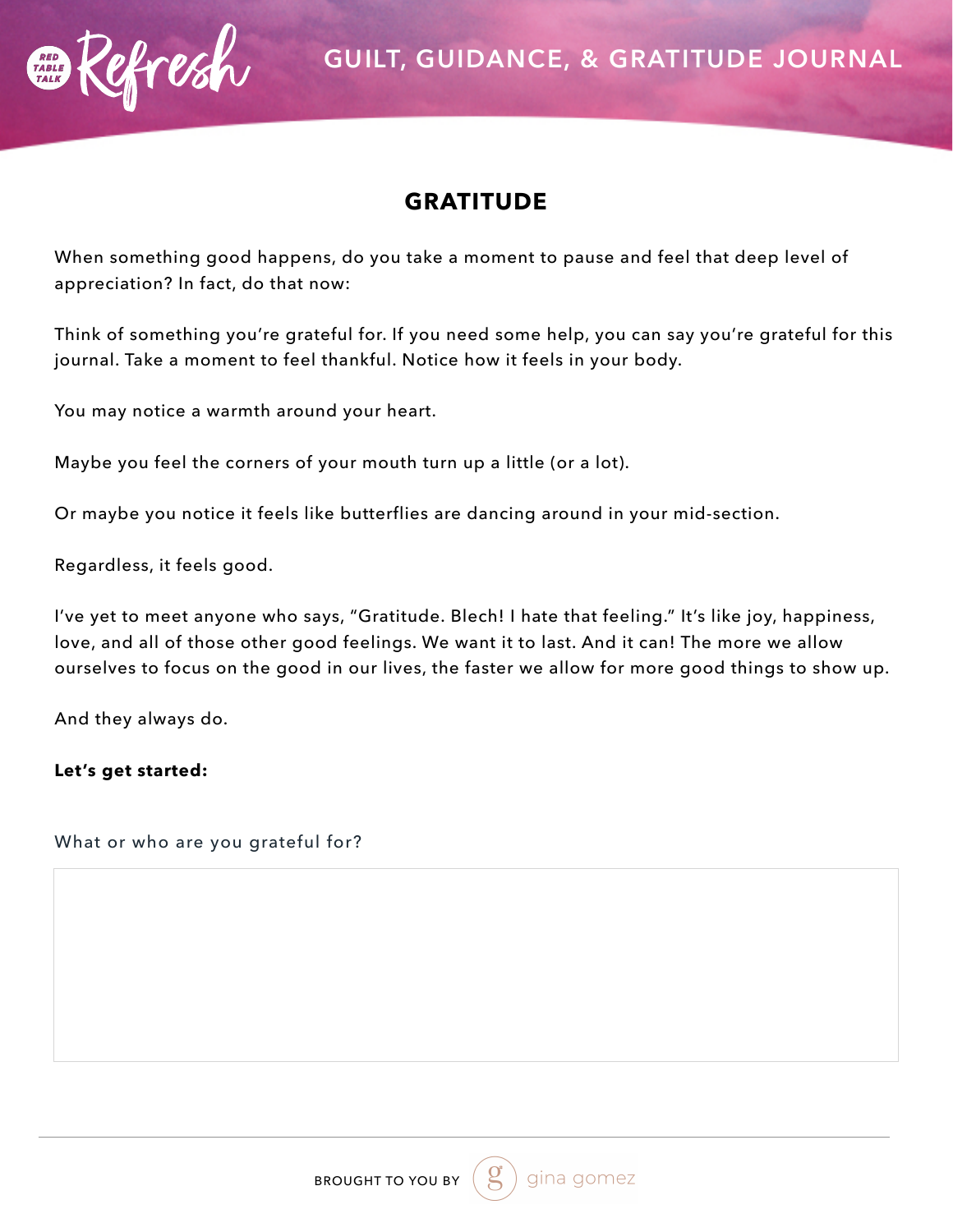

#### Why are you grateful for this thing/belief/person, etc.?

When you think about what you're grateful for, how does it make you feel? Do you notice anything about your body language, posture, or physical presence? For example, maybe you feel butterflies, contentment, a slight smile, your posture perks up, your heart races, goosebumps, etc.

#### What do you gain when you feel gratitude? How do you benefit?

gina gomez